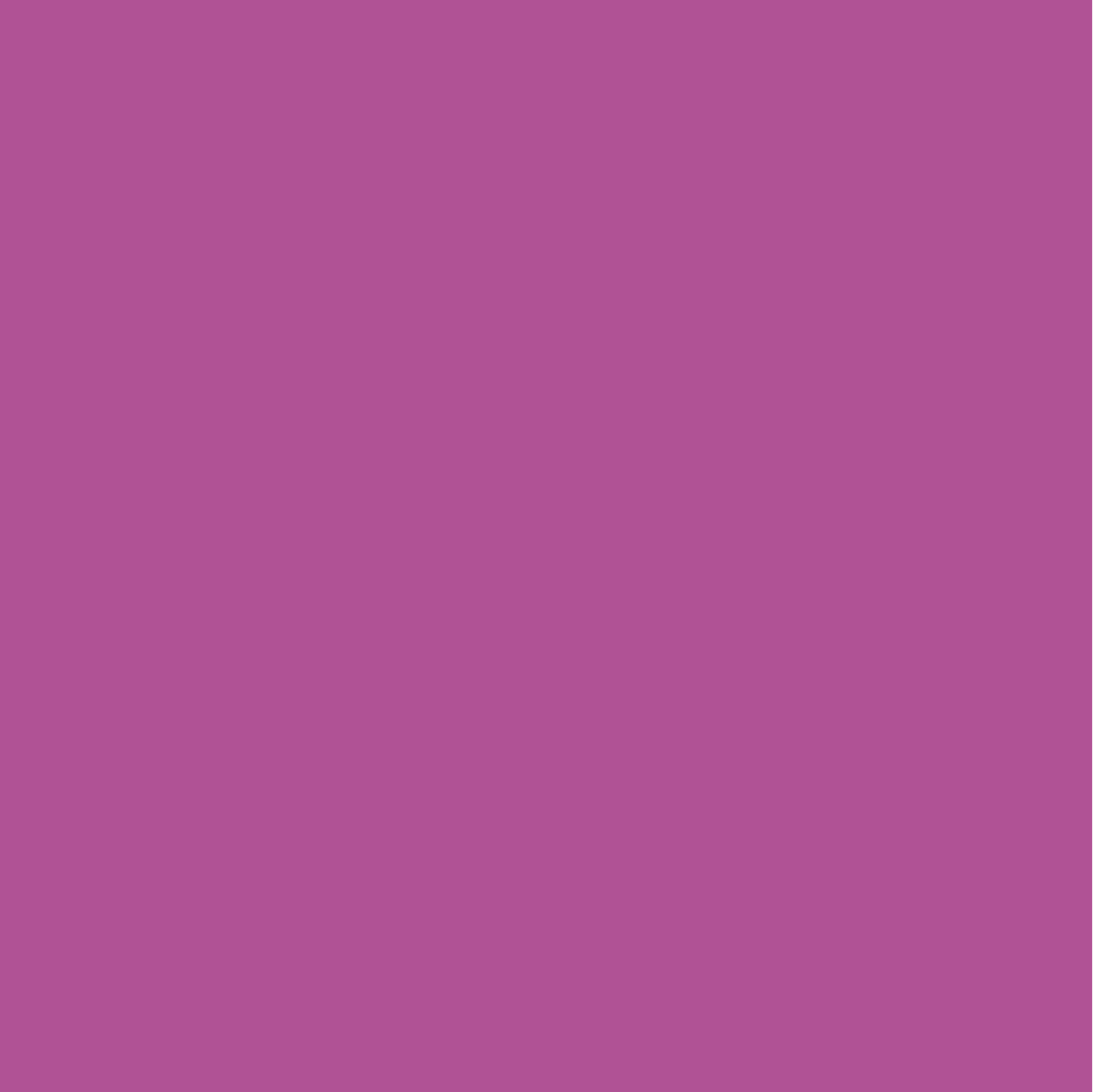#### Dear parents, guardians,

Here is your GSV-Index for the year 2021-2022. In this booklet you will find practical information concerning daily business and organisation at our school. Should you have any questions after reading this index, please don't hesitate to ask your child's class teacher. Further information on the organisation and philosophy of our school can be found on our website www.g-s-v.nl. Here you will also find our school guide, where all aspects of our school are described. Please see the Parent Handbook for further information specific to the International Primary School. We wish you and your child(ren) a happy school year!

#### **Team Groningse Schoolvereniging**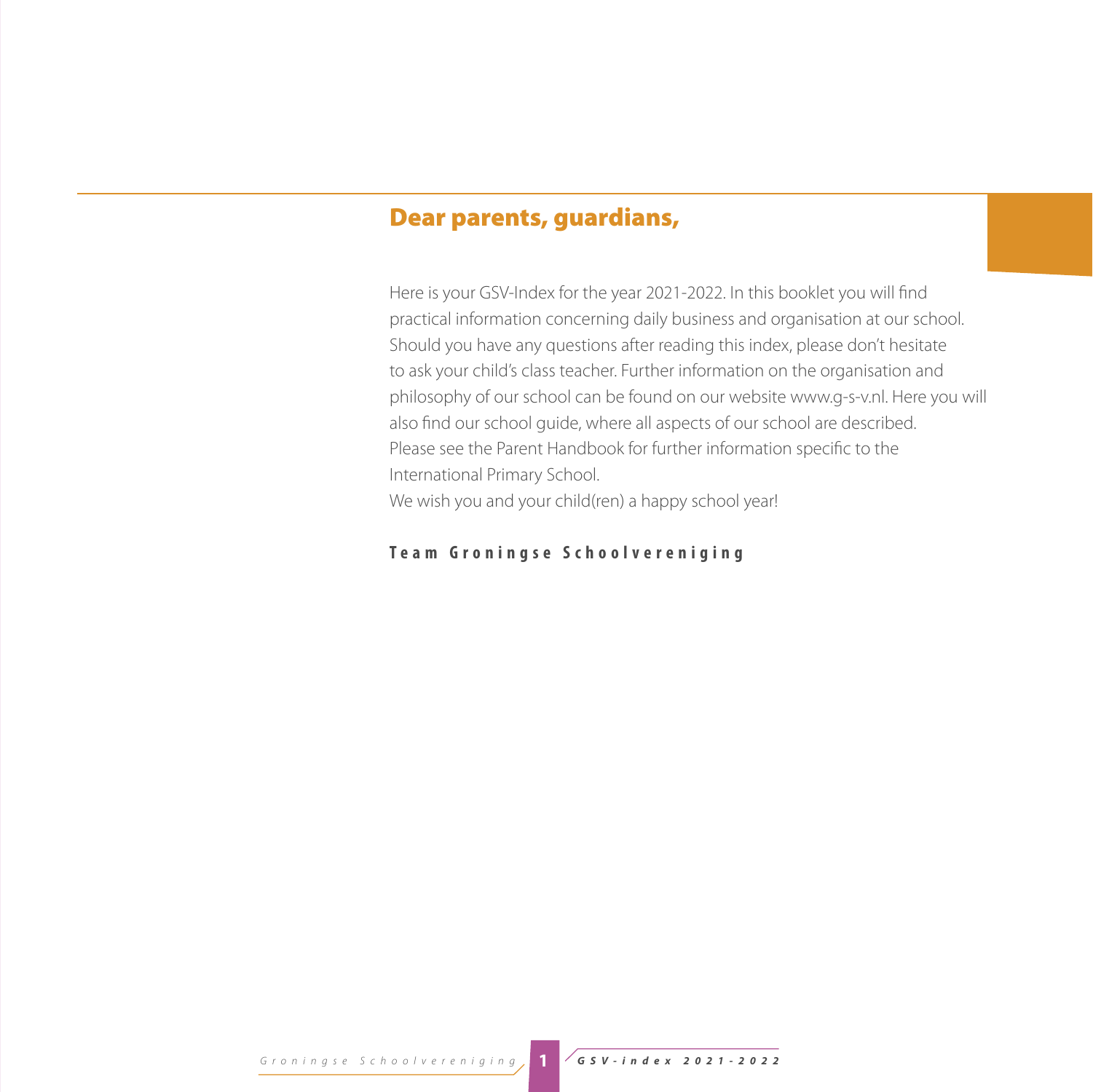# **Index**

| 1                       |  |
|-------------------------|--|
| $\overline{\mathbf{2}}$ |  |
| 3                       |  |
| 4                       |  |
| 5                       |  |
| 6                       |  |
| $\overline{7}$          |  |
| 8                       |  |
| 9                       |  |
| 10                      |  |
| 11                      |  |
| 12                      |  |
| 13                      |  |
| 14                      |  |
| 15                      |  |
| 16                      |  |
| 17                      |  |
| 18                      |  |
| 19                      |  |
| 20                      |  |
|                         |  |
|                         |  |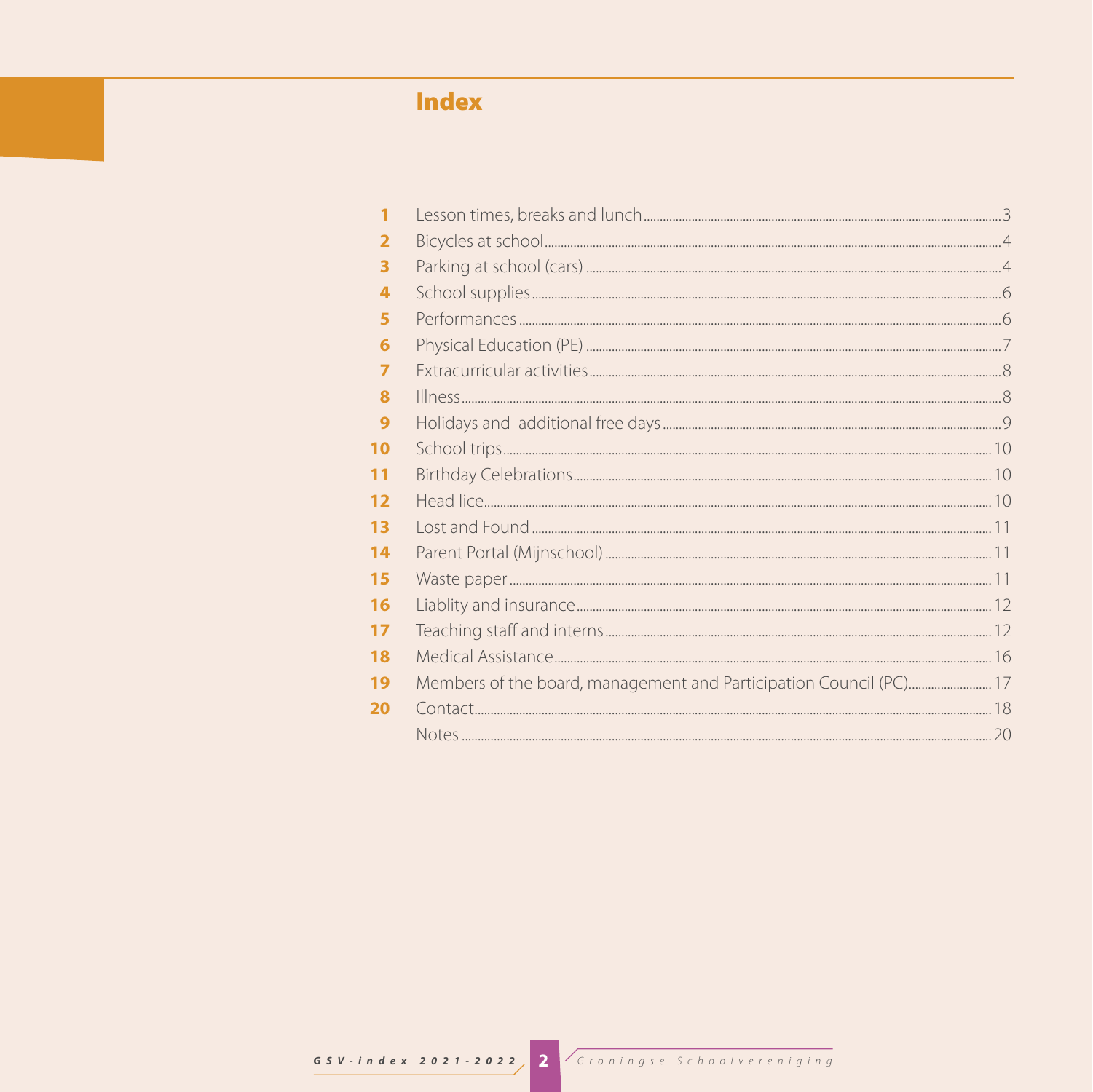## Lesson times, breaks and lunch

| esson times:<br>Monday, Tuesday, Thursday, and Friday:                                                                                                                                                                                                                                                                                 | 8.30-12.00 and 13.00-15.00 |
|----------------------------------------------------------------------------------------------------------------------------------------------------------------------------------------------------------------------------------------------------------------------------------------------------------------------------------------|----------------------------|
| <b>Wednesday:</b>                                                                                                                                                                                                                                                                                                                      | 8.30-12.30                 |
| The gifted department (HB) has a continuous timetable, which is a pilot until<br>December 2021. The school times for these classes are from 8.30 to 14.30 every<br>day except Wednesday, which is 8.30 to 12.30.                                                                                                                       |                            |
| Children are welcome to enter the school buildings at 8.15am when the first bell<br>rings. At 8.25, the bell will ring again. This second bell is a sign for parents to leave<br>the building, in order for lessons to start on time. If your child does not stay during<br>lunch breaks, they are allowed to come back as of 12.45pm. |                            |
| We ask you to be on time for drop off, to ensure that lessons begin promptly.<br>When picking up your child, we ask you to wait for them outside the building<br>until the bell has rung. If you would like to make an appointment to speak to<br>your child's class teacher, we kindly request that you send the teacher an email or  |                            |

Lesson times

**Break** Break time is class time in which the children can eat and/or drink something in the morning. We assume that our pupils are provided with healthy and balanced snacks and drinks.

**Lunch** During the lunch break, children can either stay at school or go home. Pupils in the International Primary School (IPS) stay at school during these times. This is calculated in the school fees. Pupils are looked after by a teacher and/or two lunch teachers. Pupils should bring packed lunches to school. Heating, cooking, or the use of other kitchen supplies is not possible. Our Lunch time Coordinator is Miss Ilse Yarzagaray. You may contact her through the info@g-s-v.nl e-mail.

MijnSchool message.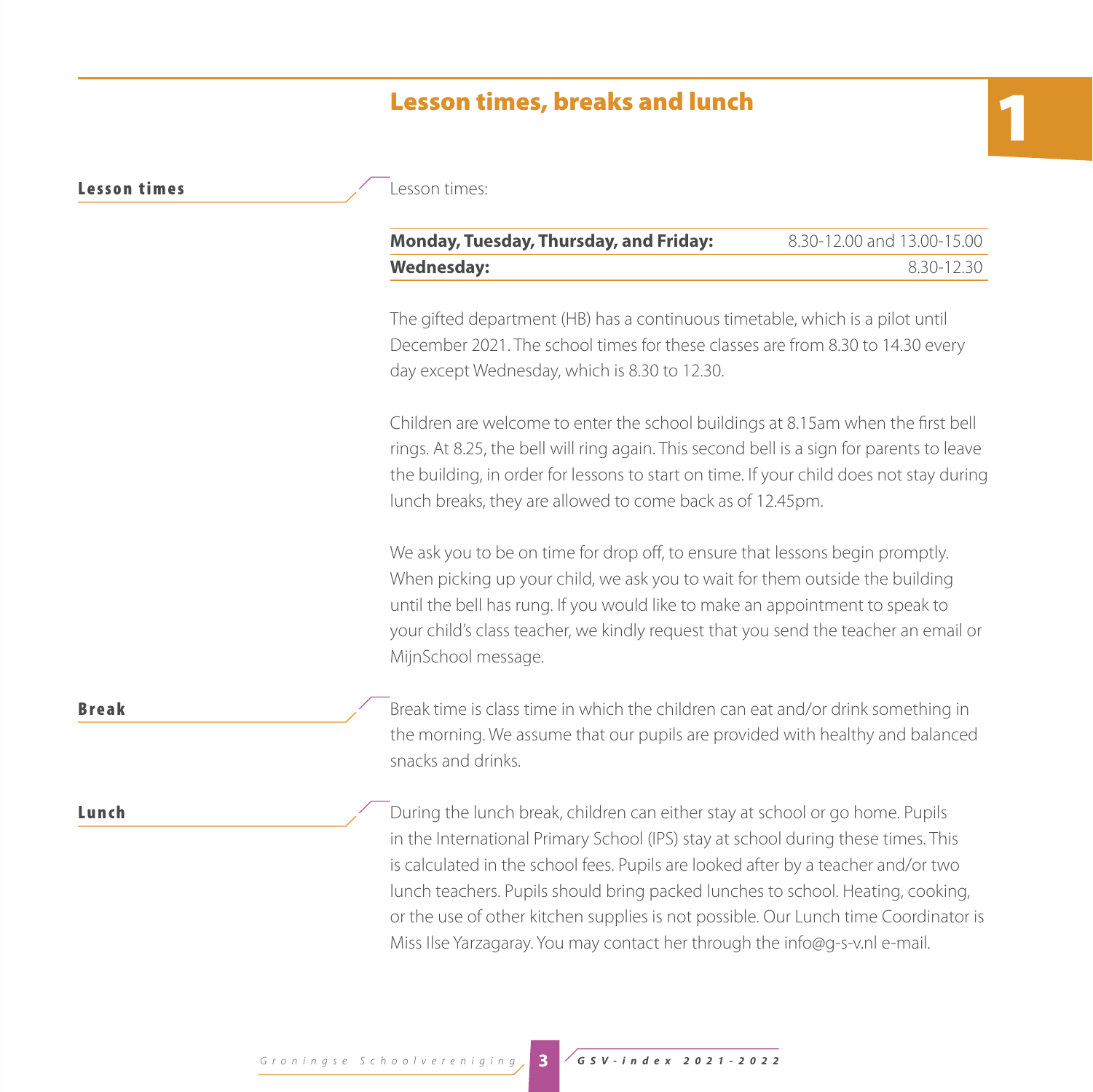#### Bicycles at school

Many students travel to school by bike. There are certain rules we expect our students to follow when parking their bicycles.

**Main Building, Sweelincklaan**  $\angle$  Pupils of TPO groups 4 up to 8 can also park their bicycles behind the school building. These pupils enter school through the main entrance. **De Componist, Chopinlaan** Pupils of classes situated at the Componist are to park their bicycles in the allocated spaces next to the building. Location HB **Hora Sicamasingel** Pupils at The gifted department (HB) are to park their bicycles in the allocated spaces next to the building. Location IPS Rijksstraatweg Haren Children at the International Primary School can use the bicycle racks at the side of building A and next to the playground by building B. Due to the limited space, we ask pupils living close-by to go on foot as much as possible. The GSV is not liable for any missing or damaged property and/or bicycles.

3

# Parking at school (cars)

It is of paramount importance to ensure a safe environment for all our pupils and to avoid causing any upset in the surrounding neighbourhood. Therefore we would like to explain to you the procedure concerning car parking at our various locations. Please ensure any other relevant parties (grandparents, babysitters, or others who might help with picking up and/or dropping off) are aware of these procedures as well.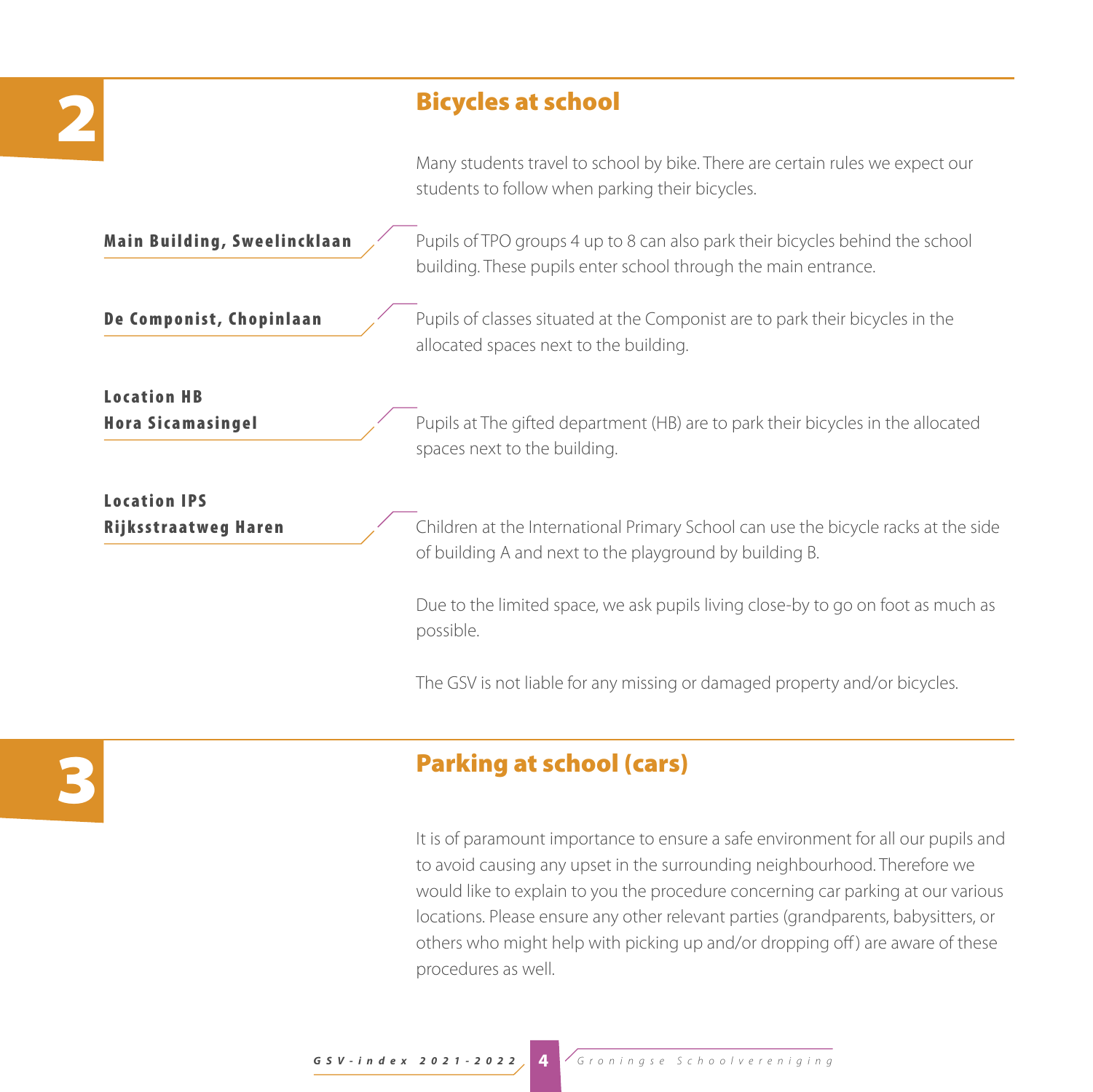#### Sweelincklaan/Chopinlaan

| Parking spaces are available at the Helperzoom, Helperbrink (paid), Chopinlaan,  |
|----------------------------------------------------------------------------------|
| Sweelincklaan, Beethovenlaan and Savornin Lohmanlaan. Spaces are also            |
| available at the Strausslaan en Händellaan. They are only a little further away. |

- In the Beethovenlaan there is a special Kiss&Ride-area, where you can pick up and/or drop off your child(ren). This area is not a parking space; you are only allowed to stop briefly.
- Parking at the storage boxes behind the Beethovenlaan/Strausslaan is prohibited. This area is private property.
- Parking at the gym hall on the Chopinlaan is only permitted in the marked-off spaces.
- Parking in the turn between Sweelincklaan/Chopinlaan is prohibited.
- Certain streets are marked one-way for cars but not for buses. Please be aware of this when driving in the area.

Please be aware that the roads surrounding our school buildings on the Sweelincklaan and the Chopinlaan all have a speed limit of 30 km/h. We ask that you heed this speed limit and are vigilant for any children crossing in the area.

**Hora Siccamasingel** Parking spaces are available at the Hora Siccamasingel (front) or at the Van Starkenborghstraat (back of the school).

> In addition, we would like to remind you to park responsibly; please allow enough space for the buses, please not block pedestrian crossings, Thurs not park in a turn, Thurs not park on grassy areas and/or sidewalks, and keep storage places free. The traffic committee of our school continuously monitors the situation and will take action if necessary.

Riiksstraatweg 24 (IPS) At the International Primary School you can park in the large car park behind the Shell petrol station near the school. From there we have a path to the school which goes behind the Be Quick football tribune. This path involves going up and down steps so is unfortunately not suitable for wheelchairs, pushchairs, prams or bicycles, which will need to enter via Rijksstraatweg 24 or Hemmenlaan 4. If you have a child in the bilingual department at the Sweelincklaan, you can park on the Helperzoom, Helperbrink, Chopinlaan, Sweelincklaan, Beethovenlaan and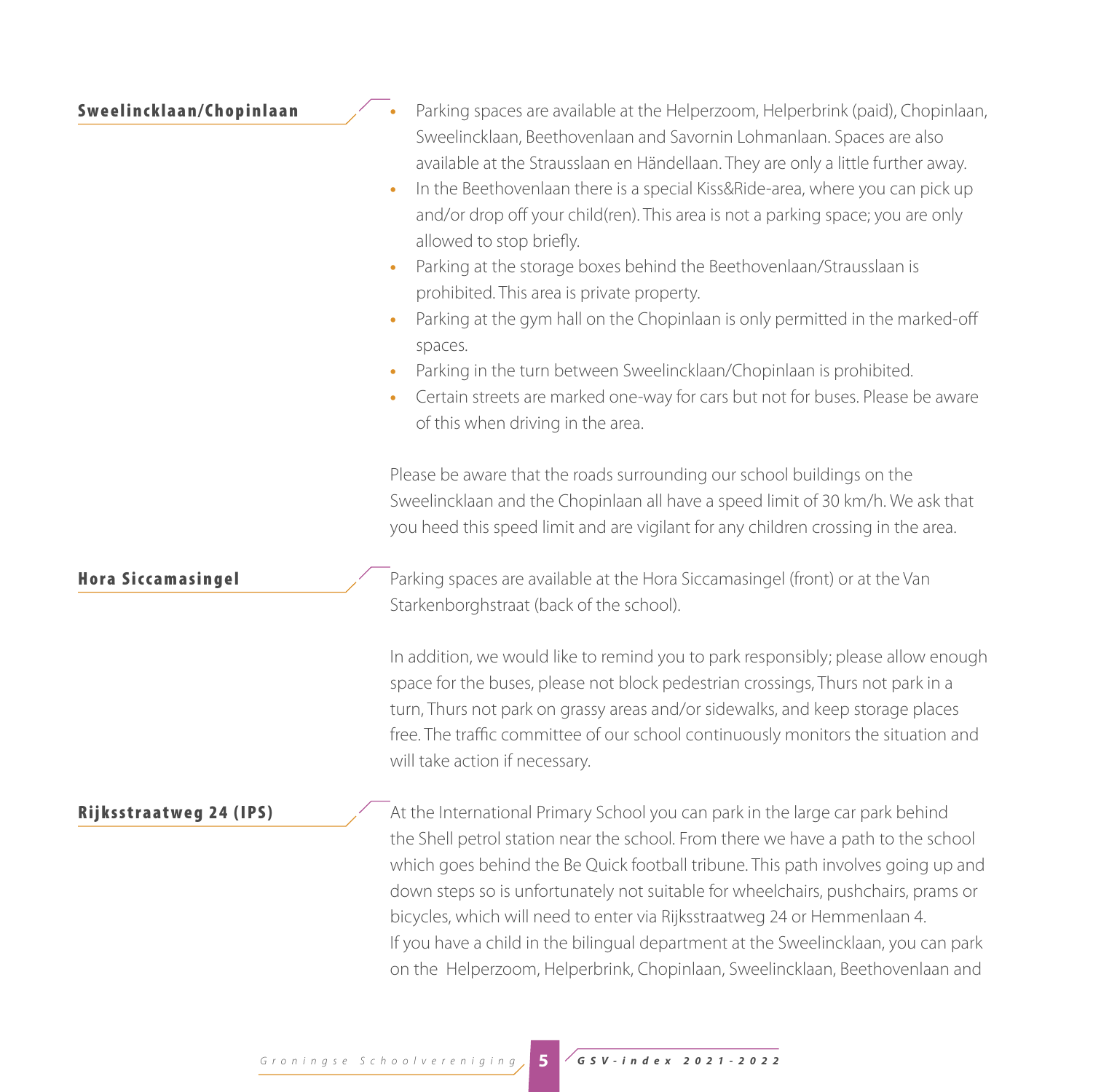the Savornin Lohmanlaan. The municipality has announced that, as from October 1st, there will be paid parking on these roads. This will not affect the car park on the Rijksstraatweg.

#### School supplies

**School bag**  $\sim$  All pupils are to have a school bag with them when they are at school.

The school bag should contain a lunchbox with enough to drink for the school day, a healthy morning snack, a healthy lunch and preferably a folder for papers, homework, and forms. A pencil case with the basic necessary supplies (pencils, pens, markers, erasers, etc) can be kept inside the student's desk if preferred.

Pupils of the Foundation classes and Y1 need to have gym shoes for Gym hours. Year 2 pupils and older are to have a gym bag at school containing gym shoes, a t-shirt, gym trousers/shorts, and a towel for children in Year 6.

5

4

#### Performances

**Class performance** Every class (except the oldest classes of each department) has a class performance once per year. A class performance can range from music recitals, improvisation, or rehearsed pieces. Pupils perform for other pupils of the school. Parents are invited to come and watch the performance. Brothers or sisters who are also at the GSV may attend a sibling's performance if the class teacher agrees to it.

**Musical** Pupils of group 8 (TPO) and Year 6 (IPS) and HB6 say 'good-bye' to our school with their own musical during their final year at the school.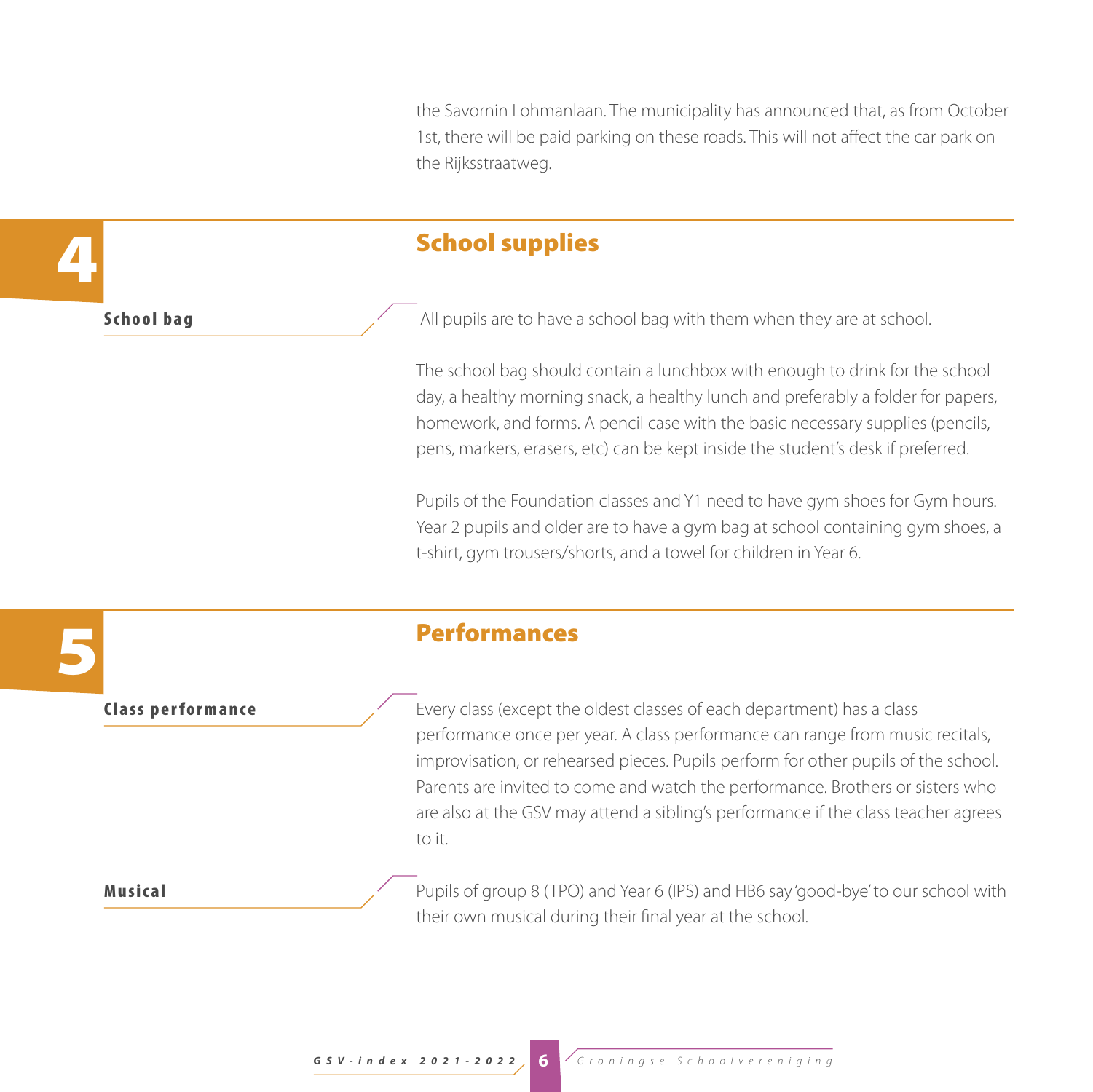## **Physical Education (PE)**

# Group 1 and 2 ( $TPO$ ) &

**Foundation 1, 2 and Year 1 (IPS)**  $\angle$  The Early Years pupils receive PE instruction in the play halls inside the main building on the Sweelincklaan.

#### Clothing

We recommend supplying gym shoes with an anti-slip sole, preferably without laces. The gym shoes can be kept in school.

# Group 3 and up (TPO), Year 2 and

**up (IPS) and HB (all groups)**  $\angle$  Please see below the days on which the classes receive PE lessons:

| T P O          |                   |  |
|----------------|-------------------|--|
| Class 3A, 3B   | Monday, Thursday  |  |
| Class 3C, 3D   | Monday, Friday    |  |
| Class 4A, B, C | Tuesday, Thursday |  |
| Class 5A, B    | Wednesday, Friday |  |
| Class 5C       | Tuesday, Friday   |  |
| Class 6A, B, C | Tuesday, Friday   |  |
| Class 7A, B    | Monday, Thursday  |  |
| Class 8A, B    | Wednesday, Friday |  |
|                |                   |  |

#### IPS

Class Y2A – Year 6 Monday, Friday

#### H B

| Class $1, 2$     | Wednesday, Friday  |
|------------------|--------------------|
| Class 3, 4, 5, 6 | Tuesday, Wednesday |

All these classes receive PE lessons at the halls located on the Sweelincklaan, Chopinlaan and Vestdijklaan (HB). At the International Primary School the specialist gym sessions are given in one of the gyms of Maartens College. In the summer the children also have sports sessions on the sports fields near the school.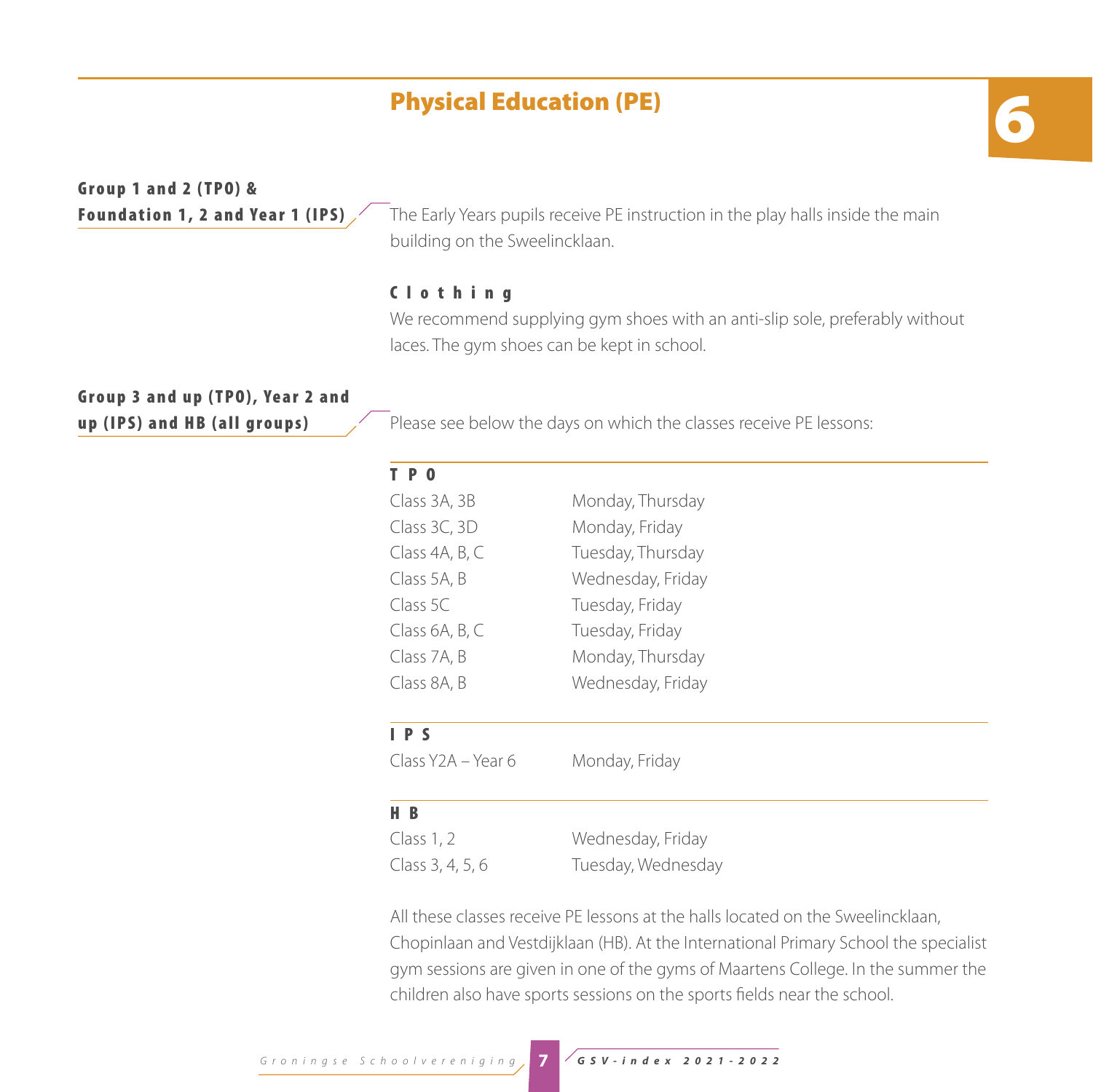#### Clothing

The following items are mandatory for pupils: comfortable gym clothes and gym shoes labelled with the pupil's name. As of Group 6 (TPO), Year 6 (IPS) and HB3, a towel for showering is required.

#### Extracurricular activities

In the period from October up to and including May., the school organises various extra-curricular activities during lunchtime and after school hours. These activities are provided by specialist teachers, teachers from the SKSG (Stichting Kinderopvang Stad Groningen) and by the playground 'De Helpen'.

Activities we organise in and around the main building include:

- Knutsel Frutsel (creative lessons)
- Chess (for the older year groups)
- School orchestra (organised by the music teacher)
- School choir (organised by the music teacher)
- Computer typing lessons (for the older year groups)

8

7

## Illness

Should your child be ill, please call the school between 8.00 and 8.30 am. Your message will be noted by pupils of Group 8 (TPO). The number you should dial is (050) 527 08 18. It is also possible to send an e-mail before 8.30 am to ziek@g-s-v.nl. If your child is in the International Primary School, please use the 'ziek' e-mail address to report an illness.

In the event that your son or daughter is absent and the school has not received notification, we will contact you to ascertain the reason for their absence.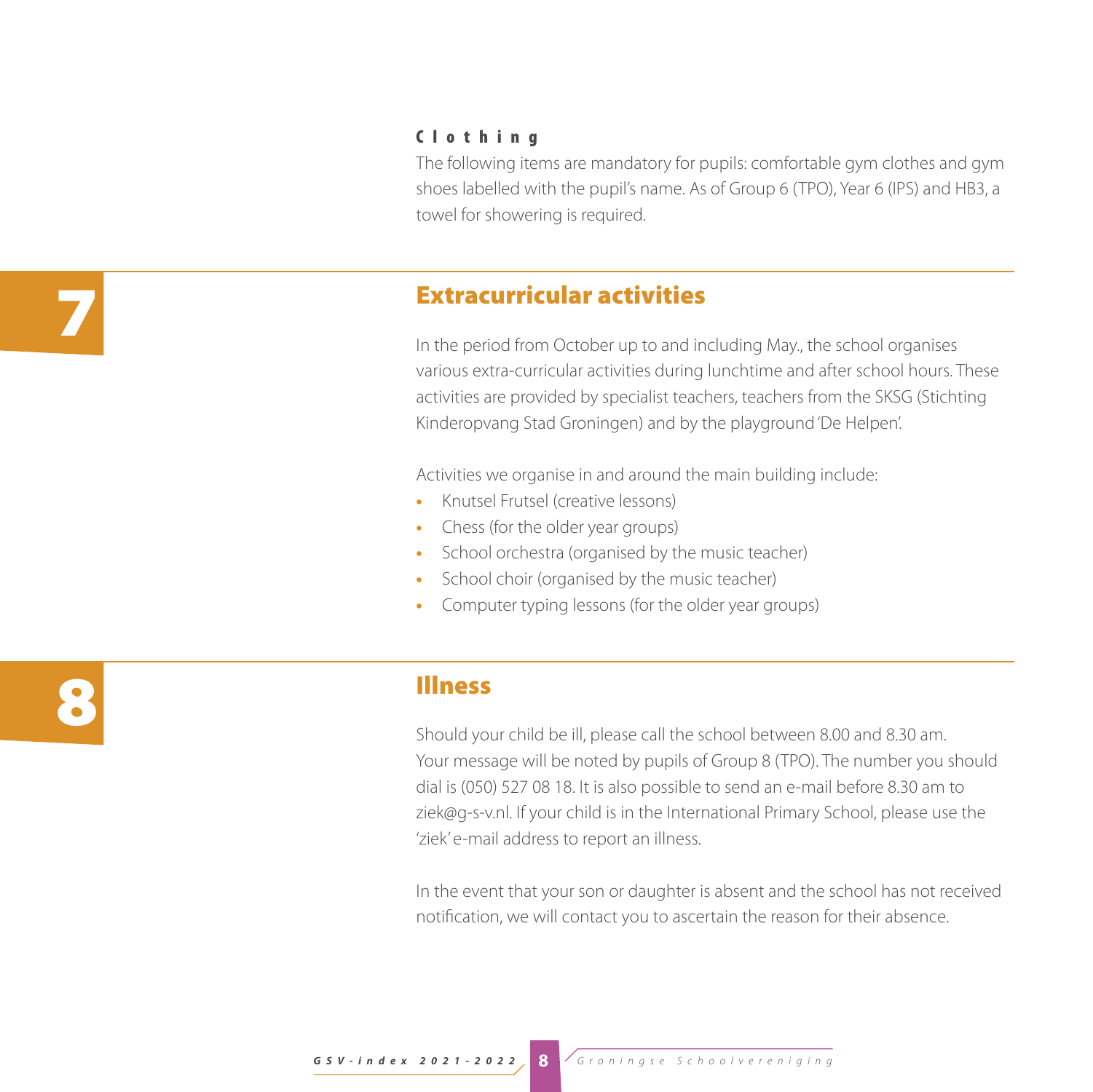#### 9 Holidays and additional free days

Holidays and lesson-free days school year 2021-2022

| Summer Break 2021        | 12 July-23 August 2021          |
|--------------------------|---------------------------------|
| Groningen Liberation Day | 28 August 2021                  |
| Autumn Break             | 18-22 October 2021              |
| Christmas Break          | 24 December 2021-7 January 2022 |
| Spring Break             | 18-25 February 2022             |
| Easter                   | 15-18 April 2022                |
| May Break                | 25 April-6 May 2022             |
| Ascension Day            | 26-27 May 2022                  |
| Pentecost Break          | 06 June 2022                    |
| Summer Break             | 18 July-29 August 2022          |

#### Lesson–free days (Foundation 1-Year 3)

Younger pupils attend school for more hours than are legally required. Therefore, the Groups 1 – 4 (TPO), F1 – Y3 (IPS), and Groups 1 and 2 (HB) receive seven (7) extra lesson-free days as compensation. For these days, day care should be organised by the parents. This school year, the lesson-free days are as follows:

| Thursday 23 September 2021 |
|----------------------------|
| Monday 01 November 2021    |
| Monday 06 December 2021    |
| Thursday 27 January 2022   |
| Thursday 10 March 2022     |
| Thursday 19 April 2022     |
| Tuesday 07 June 2022       |
|                            |

#### Staff Training Days

On Monday 23 August 2021, Wednesday 13 October 2021, Thursday 27 January 2022 en Tuesday 19 April 2022 the staff team has a study day. All children will be free on these days.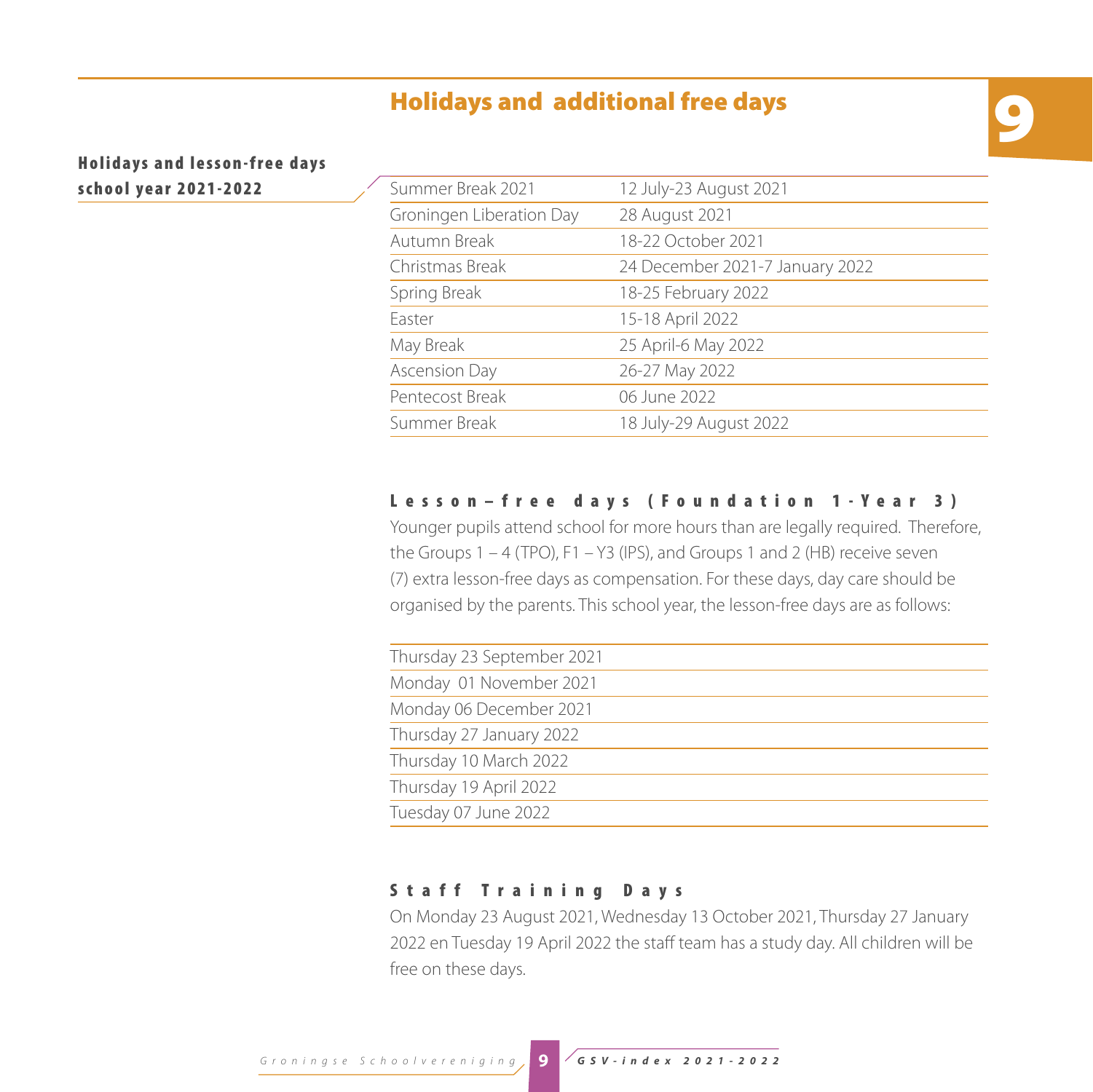

#### School trips

For Groups 1-6 (TPO), Year 1-5 (IPS) and HB 1-5 we organise one-day school trips by bus, somewhere in the Northern Provinces. For Group 7 (TPO) and Year 6 (IPS) the school organises a two-day trip and for HB 6 a three-day trip. Groups 8 of the TPO will go on their yearly trip to Ameland. These costs for the school trips are included in the school fee.

Throughout the school year the Lice Search team will regularly check for head lice.



**Lice bag** Every pupil receives a lice bag labelled with their name. Coats, jackets, and winter

accessories should be kept inside the lice bag on the hooks.

**Lice Search** As stated in the protocol, we check for head lice after every school holiday.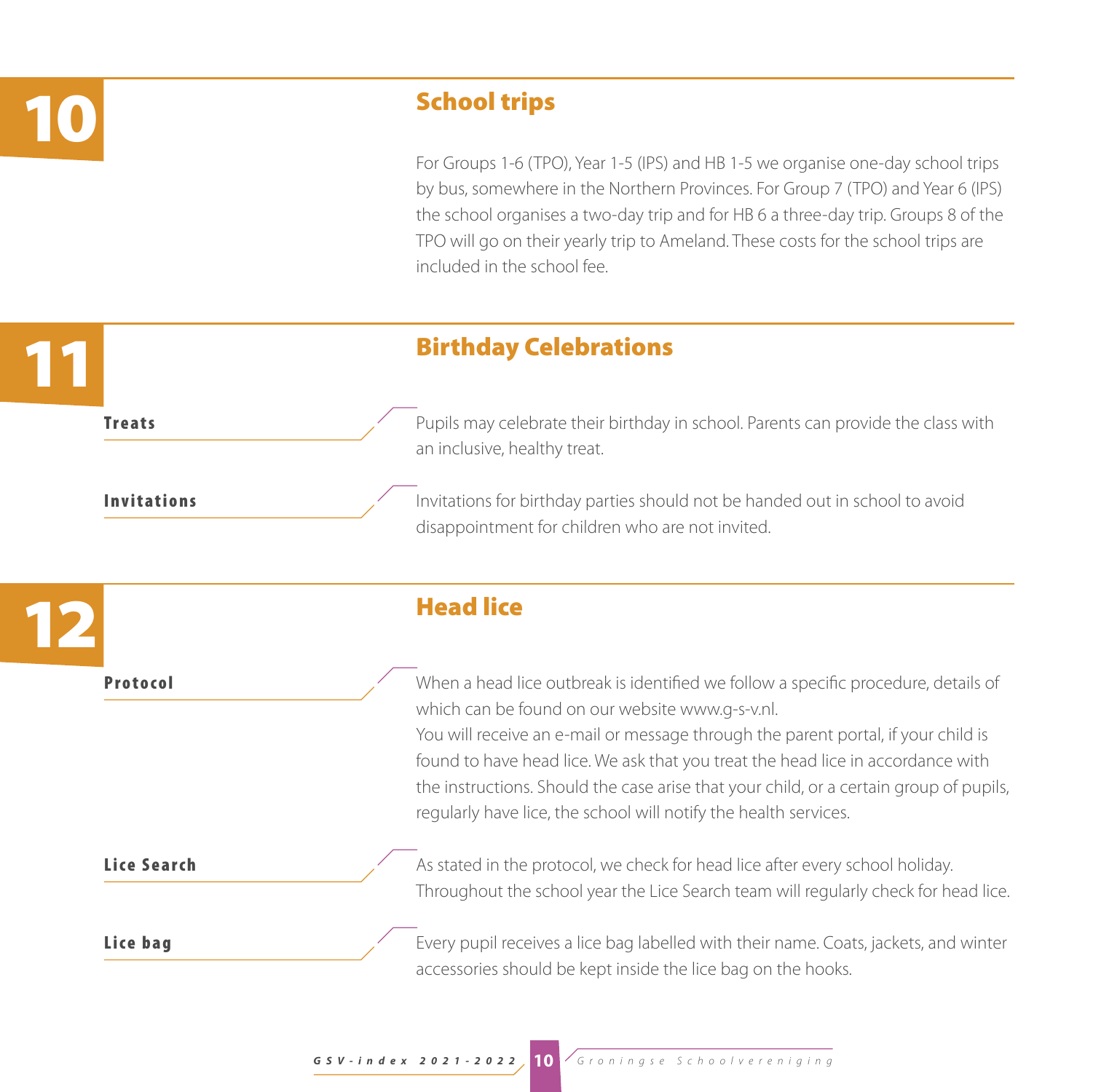#### Lost and Found

We advise you to label your child's clothing, bags, shoes, and other property with your child's name. When something does get lost, you may ask for help from the caretakers, who are in charge of managing the lost and found. Clothing that has been found will be kept for one month. After that, the clothing will be on display and can be picked up. When this will happen will be communicated through the parent portal. Any items that are left will be donated to charity. Items other than clothing will be kept until the summer holiday, after which these items will also be donated to charity.

#### Parent Portal (Mijnschool)

As soon as your son or daughter has joined their new class, you will receive a log-in code by email. Via the parent portal you will receive news messages, photos and documents. The parent portal is also used for the planning of parentteacher meetings.

#### Waste paper

Any waste paper you have, may be handed in at school. There are two containers; one located at the Componist, the other can be found at the entrance at the back of the main building on the Sweelincklaan. At the International Primary School, waste paper is collected and taken to the main GSV location to be put in the paper recycling bin.



15

# 13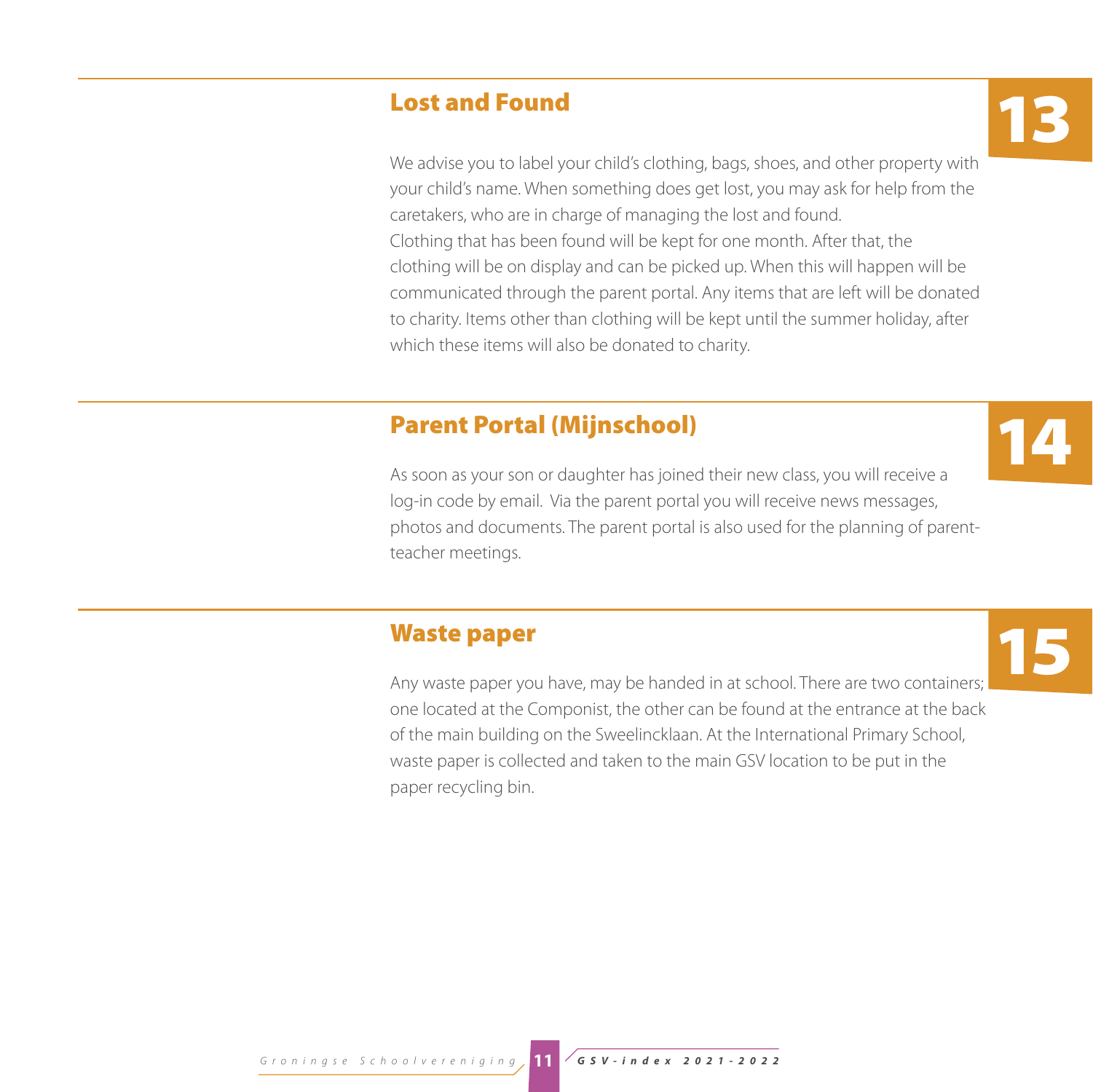# **16 Liablity and insurance**<br>16 **Liability**<br>16 **Liability**<br>16 **C** Parents remain responsible for their

Parents remain responsible for their children, even during school hours. Teachers, or other employees, cannot be held responsible in the event of supposed damage. Parents are to repay any damages their child may have caused. We recommend you check your insurance coverage and add coverage if necessary.

**Collective insurance** The school has a collective insurance for all pupils in the event of any accidents. This means that your child is insured during school hours, lunch hours, on the way to and from school. During school trips, all pupils and escorts are insured. The coverage is a standard one. This insurance pays out in the event of disability, death, and covers dental costs. It does not cover any material damages such as broken glasses, clothing, or bicycles. Any extra coverage should be your own initiative. Our insurance and its coverage can be requested for viewing with our administration.

17

#### **Teaching staff and interns**

Here follows a list of all the teaching staff of all three departments of the GSV. You may contact our teachers through the school phone number: (050) 527 08 18 or via e-mail: info@g-s-v.nl.

| <b>Bilingual Department (TPO)</b> |                                                                               |  |
|-----------------------------------|-------------------------------------------------------------------------------|--|
| 1А                                | Nellie Visser                                                                 |  |
| 1 B                               | Amelia Bakker (Mon, Tues, Weds*) / Margriet van Essen (Weds*, Thurs, Fri)     |  |
| 1C                                | Alieke Lenstra (Mon, Tues) / Karin Starke (Weds, Thurs, Fri)                  |  |
| 1D                                | Chantal van Weerden / Hanna van Wouwe (Weds)                                  |  |
| 1 E                               | Marloes Edens                                                                 |  |
| Reception A (Oct)                 | Aukje van der Kooij (Mon, Tues, Weds) / vacancy (Thurs, Fri)                  |  |
| Reception B (Jan)                 | vacancy                                                                       |  |
| Reception C (Apr)                 | vacancy                                                                       |  |
| 2A                                | Marieke Hoenselaars (Mon, Tues, Weds*) / Natasja Nienhuis (Weds*, Thurs, Fri) |  |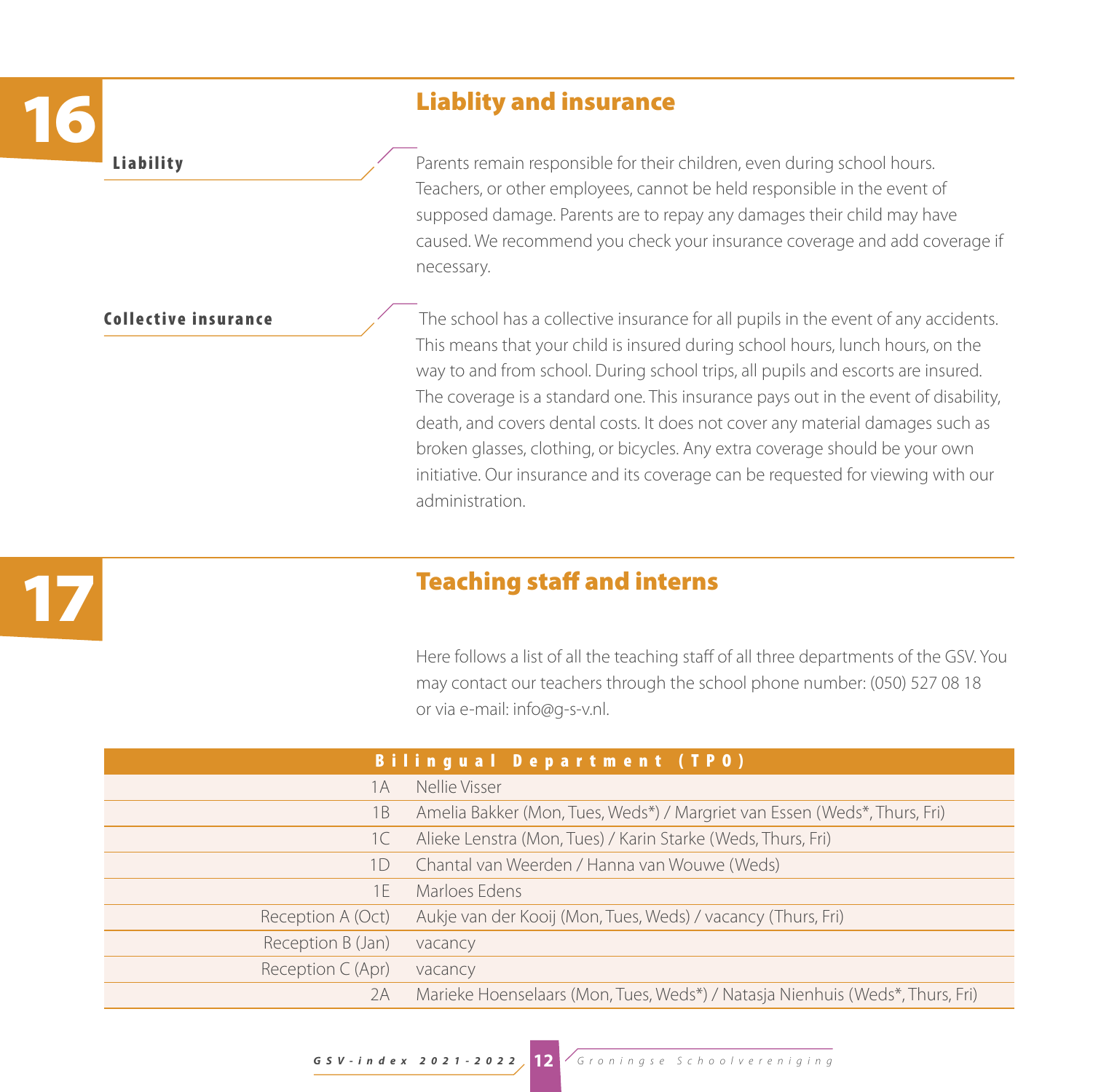| 2B                    | Hanneke Meinen / Liza Venrooij (Fri)                                    |
|-----------------------|-------------------------------------------------------------------------|
| 2C                    | Liza Venrooij (Mon) / Evelien van der Klaauw (Tues-Fri)                 |
| 2D                    | Carola Anema (Mon, Tues, Weds*) / Caroline Oostijen (Weds*, Thurs, Fri) |
| 3A                    | Barbara Bouwman (Mon, Tues, Weds) / Mirjam de Vries (Thurs, Fri)        |
| 3B                    | Anneke Jager (Mon, Tues, Thurs) / Esther Scheltens (Weds, Fri)          |
| 3C                    | Roos Visser (Mon, Tues) / Alieke Lenstra (Weds, Thurs, Fri)             |
| 3D                    | Monique ten Berge (Mon, Tues, Weds) / Daniëlle Venema (Thurs, Fri)      |
| 4A                    | Monique Knevelbaard / Anneke Jager (Fri)                                |
| 4B                    | Hanneke Grasdijk                                                        |
| 4C                    | Jolyne Laffra (Mon, Tues, Weds) / Hanna van Wouwe (Thurs, Fri)          |
| 5A                    | Bas Damen (Mon, Tues) / Marlous Osinga (Weds, Thurs, Fri)               |
| 5B                    | Daniëlle Venema (Mon, Tues, Weds) / Judith Haaijer (Thurs, Fri)         |
| 5C                    | Anne Hulzebos (Mon, Tues, Weds, Fri) / Esther Scheltens (Thurs)         |
| 6A                    | Marion van Wattum / Bianca Bouma (Fri*)                                 |
| 6B                    | Bianca Bouma (Mon, Tues) / Daphne Ooms (Weds, Thurs, Fri)               |
| 6C                    | Bert Snippe (Mon, Tues) / Hetty Top (Weds, Thurs, Fri)                  |
| <b>7A</b>             | Judith Haaijer (Mon) / Wierd Veenstra (Tues-Fri)                        |
| 7B                    | Mascha Storteboom (Mon, Weds, Thurs, Fri) / Judith Haaijer (Tues)       |
| 8A                    | Jasper Venema                                                           |
| <b>8B</b>             | David Verrijk (Mon, Thurs, Fri) / Machiel Patist (Tues, Weds)           |
| IPS-assistant         | Ingrid Blokzijl (Mon, Tues, Thurs, Fri)                                 |
| IPS-assistant         | Paula Kooistra-van Noord (Mon, Tues, Thurs)                             |
| IPS-assistant         | Hannah Veldkamp (Tues, Weds, Thurs)                                     |
| Support teacher MB/BB | Daniëlle Nieuwenweg (Tues, Weds, Thurs) / Cecile Koning (Weds, Thurs)   |
| IPS-assistant         | Noah Slot (Weds)                                                        |
| Support teacher MB/BB | René Veldkamp (1 day)                                                   |

*\* day every two weeks*

| <b>HB</b> Department |                                                            |  |
|----------------------|------------------------------------------------------------|--|
| HB <sub>1</sub>      | Anna Mijke Wiggers                                         |  |
| HB <sub>2</sub>      | Simone Pieters                                             |  |
| HB3                  | Maya Norden (Mon, Tues) / Marleen Vink (Weds, Thurs, Fri)  |  |
| HB4                  | Merle Herwig (Mon, Tues, Weds) / Fem van Rijs (Thurs, Fri) |  |
| HB 5                 | Ellen Bannink / Tessa van Velzen (Weds)                    |  |
| HB 6                 | Erika Slot / Bert Snippe (Weds)                            |  |
|                      | Spanish Lydia Altenburg (Fri)                              |  |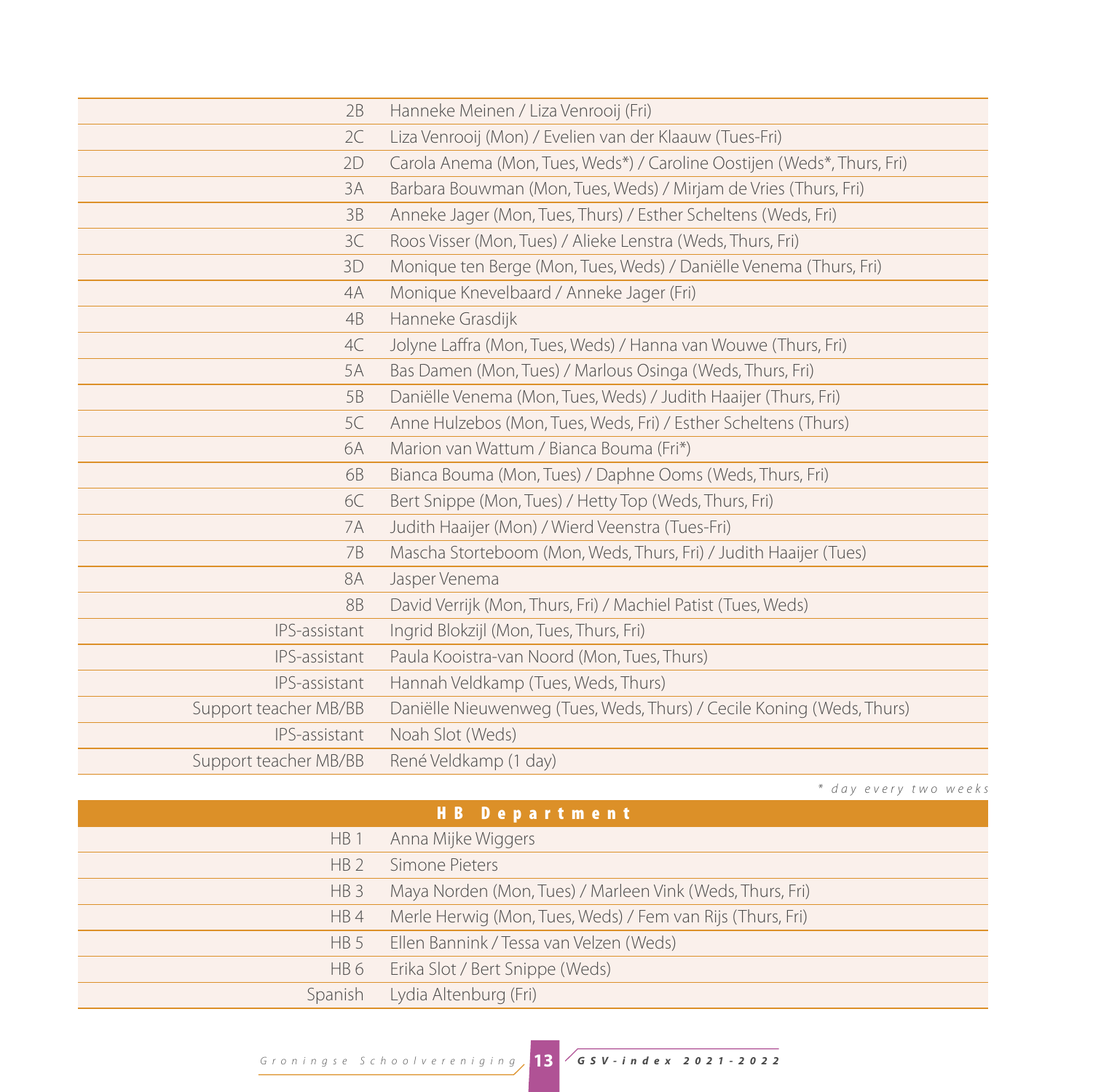|                                            | HB-WDV Gineke Steller (Mon, Thurs) |
|--------------------------------------------|------------------------------------|
| Replacement during leave Geon Knol (1 day) |                                    |

| <b>English Lessons TPO</b>  |                                             |  |
|-----------------------------|---------------------------------------------|--|
| TPO (gr 7b/HB 3, 4, 5, 6)   | Richard Knowles-Williams (Tues, Fri, Weds*) |  |
| TPO $(4a, b, gr 5)$         | Michael Keoghan (Tues, Fri)                 |  |
| TPO(qr3)                    | Anita Maas-Meijer (Tues, Thurs)             |  |
| TPO (gr 2/HB 1, 2/4b, 4c)   | Milena Stanojevic (Mon, Tues, Weds)         |  |
| TPO (gr 1 and reception)    | Ellen Schipper (Mon, Weds, Thurs)           |  |
| TPO (qr 8; coörd. and plus) | Pip Broad (Mon, Weds, Thurs, Fri)           |  |
| TPO (gr 6 and 7a)           | Marleen Vink (Mon, Tues)                    |  |

*\* day every two weeks*

| International Primary School (IPS) |                                                                              |
|------------------------------------|------------------------------------------------------------------------------|
| Preschool                          | Leah Poulsen (Mon, Tues, Thurs, Fri)                                         |
| F1/F2                              | Josie Gibbs (Mon, Tues, Thurs, Fri) / Naomi McMorran (Weds)                  |
| Y1                                 | Margreet Sierdsma / Ellen Lemstra (Fri)                                      |
| Y <sub>2</sub> A                   | Isabelle van de Pol / Ellen Lemstra (Weds)                                   |
| Y <sub>2</sub> B                   | Mariëlle Gullane / Naomi McMorran (Fri)                                      |
| Y3                                 | (Maaike Krijgsheld) Barbara Kilroy (whole week to replace Maaike Krijgsheld) |
| Y4                                 | Sara de Vries / Michael Keoghan (Weds)                                       |
| Y5                                 | Cheryl Mc Clung / Ellen Lemstra (Thurs)                                      |
| Y6                                 | Nicola Eversden (Mon, Thurs) / Muriël Eversden (Tues, Weds, Fri)             |
| EAL                                | Hanneke Blijham (Mon, Tues, Thurs, Fri)                                      |
| DFL.                               | Monique Boomstra (Weds, Thurs, Fri) / Anita Maas-Meijer (Mon)                |
| SEN-IB                             | Sue Beattie / Anna Jeronimus                                                 |
| SEN-IB                             | Mariska Schrage (1 day)                                                      |
| RT-extern                          | Veronique Gilmont (3 days)                                                   |
| IPS-assistant                      | Ina Cooper (Mon, Thurs)                                                      |
| IPS-assistant                      | Shiuli Ali                                                                   |
| IPS-assistant                      | Samina Munir                                                                 |
| IPS-assistant                      | Naomi McMorran (Mon, Tues, Thurs, Fri)                                       |
| Support teacher WDV                | Sjoert Fleurke (Fri)                                                         |
| IPS-extra support teaching         | Leah Poulsen (4 afternoons)                                                  |
| Support teacher DFL+               | Anita Maas-Meijer                                                            |
| Extern extra RT                    | Veronique Gilmont (1 day)                                                    |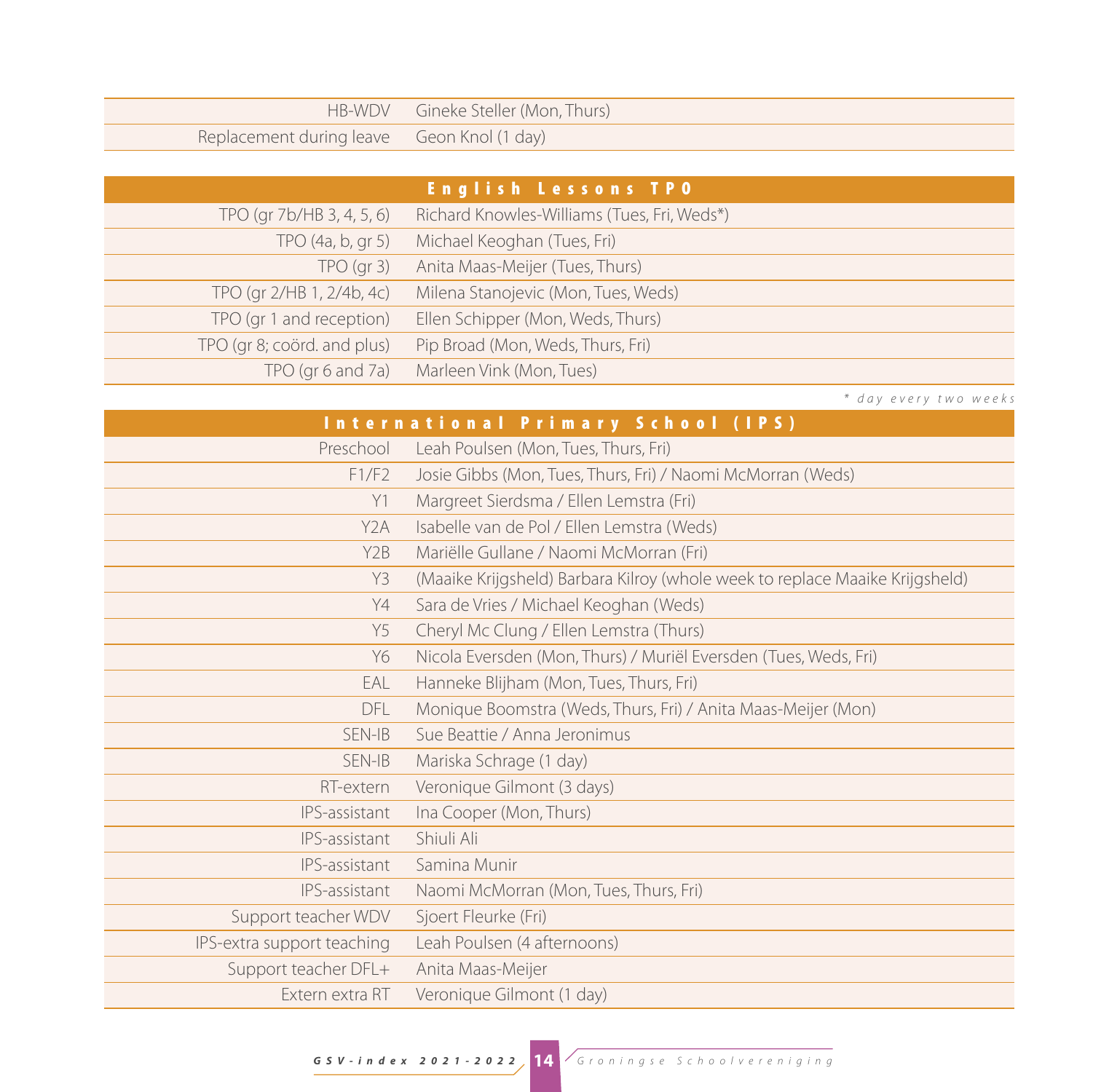| Library IPS/TPO            | Anne Marie Reidy                           |
|----------------------------|--------------------------------------------|
| <b>RT</b>                  | Astrid van Leiden (Mon, Tues, Fri)         |
| RT                         | Melisse Herwig (Tues, Thurs, Fri)          |
| <b>RT</b>                  | Herma Reidsma (Mon, Tues, Weds)            |
| RT HB/TPO                  | vacancy (1 day)                            |
| <b>IBHB</b>                | Mariska Schrage (Thurs, Fri)               |
| IB 1-2 and general         | Mirjam Dijkstra (Mon, Tues, Fri)           |
| IB 3, 4, 5 and IPS         | Anna Jeronimus (Mon, Tues)                 |
| $IB 6 - 7 - 8$             | Jeanne Kosters (Thurs, Fri)                |
| Project group 3-8          | Anna Jenke Bolwijn (Mon, Tues, Thurs, Fri) |
| Project group onderb. gr 2 | Maya Norden (Thurs-morning)                |
| Project group onderb. gr 1 | Erika Slot (Weds)                          |
| Teacher NT2                | Akke Antje Hettema / Astrid van Leiden     |

| ICT teaching | Sjoert Fleurke (Mon-Thurs) / Anita Maas (Fri)        |
|--------------|------------------------------------------------------|
| Music        | Marcel den Os (Mon-Thurs)                            |
| Music        | Vacancy 1 day                                        |
| Gym 1        | Jouke de Vries (Mon-morning, Tues, Weds, Thurs, Fri) |
| Gym $2$      | Bertjan Sturing (Mon, Fri)                           |
| Gym 3        | Jorien Anninga (Weds, Fri-afternoon)                 |
| Gym $4$      | Liza Venrooij (Tues voor groep 1, 2)                 |
| Gym $5$      | Vacancy (Tues-morning en Fri)                        |

| Secretary                | Gerda Koning (Tues, Weds, Thurs) / Gerlinde Bruins Slot (Weds, Thurs, Fri) |
|--------------------------|----------------------------------------------------------------------------|
| Administration           | Ina Sieverts (Mon, Tues, Thurs, Fri)                                       |
| Secretary/administration | Henk Mulder (Mon-Thurs)                                                    |
| Concierge/caretaker      | Edgar Been (Mon, Tues, Thurs, Fri)                                         |
| Concierge/caretaker      | Klaas Noordhuis                                                            |
| Concierge/caretaker      | Riekus Ubels (Tues-morning, Weds-morning, Thurs, Fri)                      |
| Lunchtime coördinator    | Ilse Yarzagaray                                                            |
|                          |                                                                            |

| Team leader groups 1, 2    | Amelia Bakker (Weds*, Thurs, Fri)            |
|----------------------------|----------------------------------------------|
| Team leader groups 3, 4, 5 | Bas Damen (Weds*, Thurs, Fri)                |
| Team leader groups 6, 7, 8 | Machiel Patist (Mon, Thurs, Fri)             |
| Team leader specialists    | Richard Knowles-Williams (Mon, Weds*, Thurs) |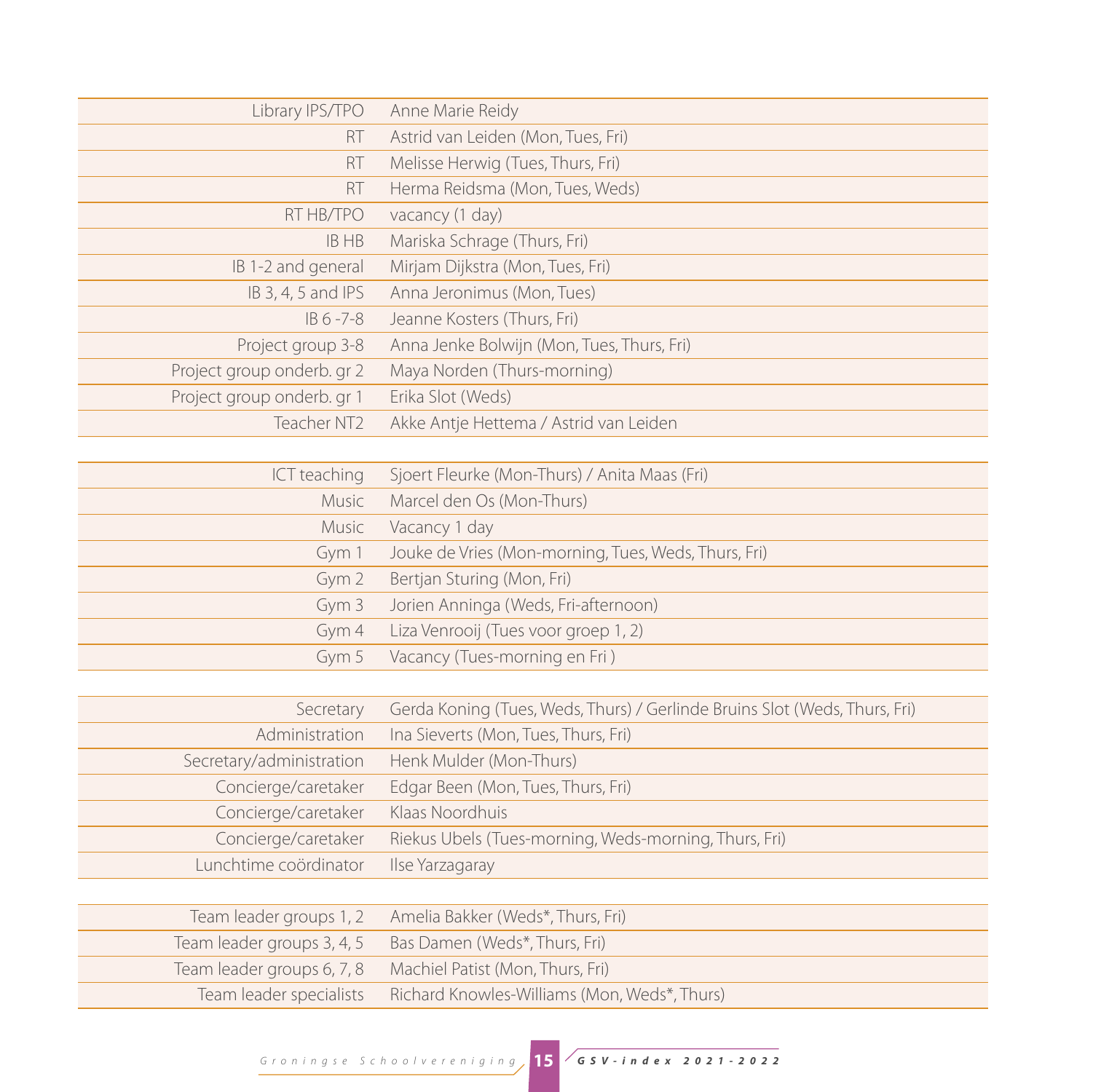| Team leader HB                      | Tessa van Velzen (Tues*, Thurs, Fri)                                              |
|-------------------------------------|-----------------------------------------------------------------------------------|
|                                     | Team IPS Sue Beattie (Tues, Thurs, Fri)                                           |
|                                     | * day every two weeks                                                             |
| Replacement pool/Wwz (max WTF 2, 7) | Replacement pool during sick leave: Elke Stevens, Karin Starke, Eliza Koeijvoets, |
|                                     | Barbara Kilroy, Michael Keoghan, Victor Ray                                       |

| <b>Principal</b>      |
|-----------------------|
| Principal Ton Wiegman |

**Substitute teachers** To provide continuity it is our aim to provide the same substitute teacher in a class each time this is necessary. All prospective substitute staff are given a comprehensive overview of the school's ethos and curriculum. Effective utilisation of a logbook and weekly planner ensures that substitute teachers are able to to continue with the class programme. In the rare case that there is no substitute available, the team leader of the older classes in the bilingual departments will look into appropriate solutions. The team leader of the International Primary School organises supply cover for IPS.

Intership Student teachers from the Hanze University Groningen, Stenden Hoogeschool Assen and the International Teacher training programme in Meppel (ITEPS) are offered internships with us throughout the school year. This reciprocal arrangement enables possible future colleagues to benefit from gaining an understanding of the school's and individual teaching staff's teaching and learning approaches, and means that our pupils receive extra support and encounter different ideas and techniques.

# 18

#### Medical Assistance

There are a number of First Aiders at school, who have been trained and informed in case of a (medical) emergency. These staff members are re-trained every year to ensure a high standard of care. At the International Primary School the First Aid staff are Naomi McMorran, Barbara Kilroy and Ellen Lemstra.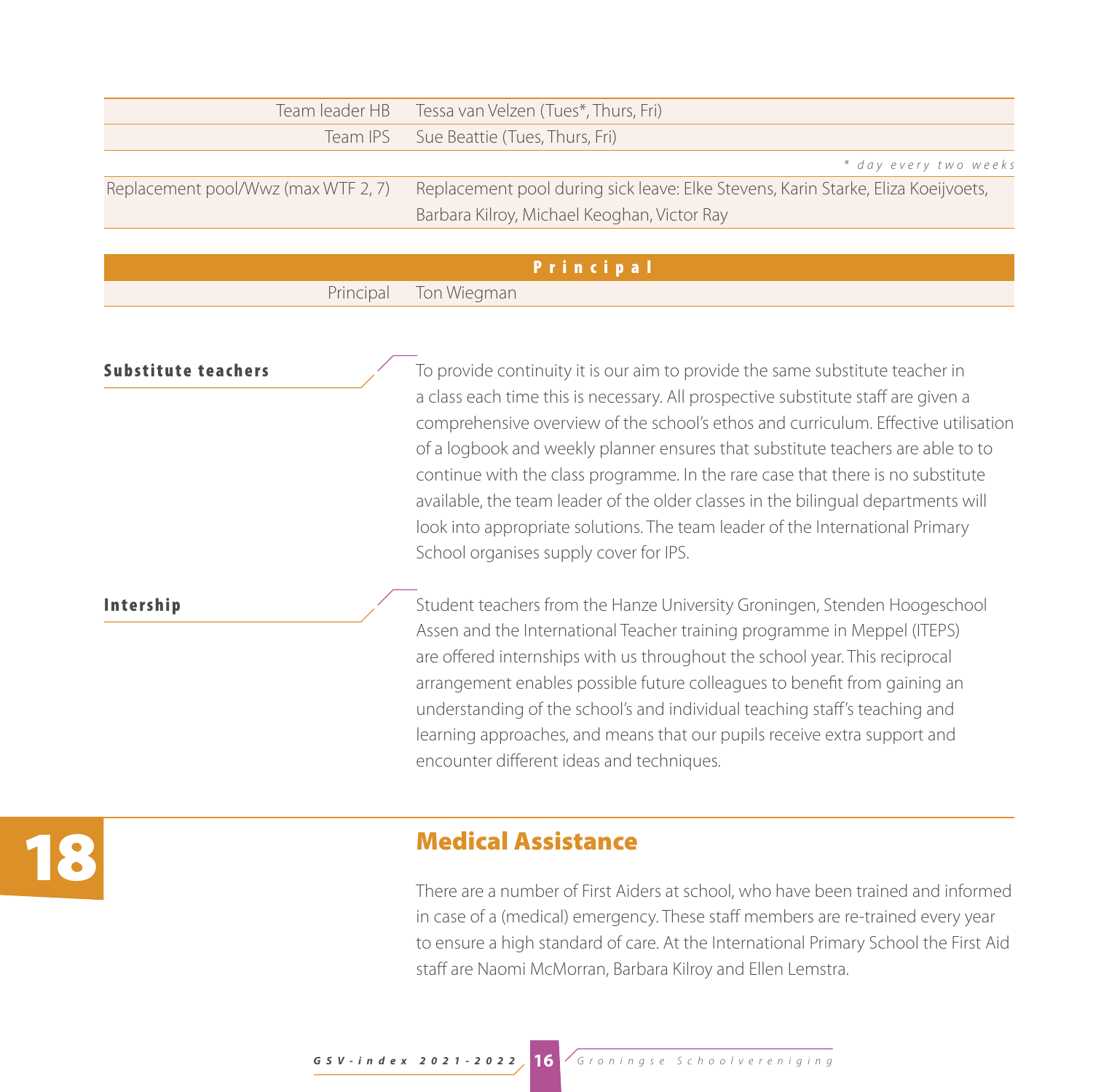#### **Medical personnel**

| Ms A. Bakker      |
|-------------------|
| Ms M. ten Berge   |
| Mr B. Damen       |
| Mr S. Fleurke     |
| Ms B. Holthuis    |
| Ms B. Kilroy      |
| Ms M. Knevelbaard |
| Ms M. Krijgsheld  |
| Ms E. Lemstra     |
| Ms N. McMorran    |
| Ms H. Meinen      |
| Mr M. Patist      |
| Mr B. Snippe      |
| Mr W. Veenstra    |
| Ms T. van Velzen  |
| Ms R. Visser      |
| Ms M. van Wattum  |
| Mr T. Wiegman     |

## Members of the board, management and Participation Council (PC)



#### **Board GSV Foundation**

| Ms Marieke Sibon          | chair      |
|---------------------------|------------|
| Ms Gerry Buitinck         | vice-chair |
| Ms Laurieke Zijp          | secretary  |
| Mr Sjoerd Beugelsdijk     | member     |
| Mr Peter Meister Broekema | member     |
| Mr Marco Stam             | member     |

The secretary of the board is Ms Gerda Koning. She can be contacted on (050) 527 08 18 and via info@g-s-v.nl.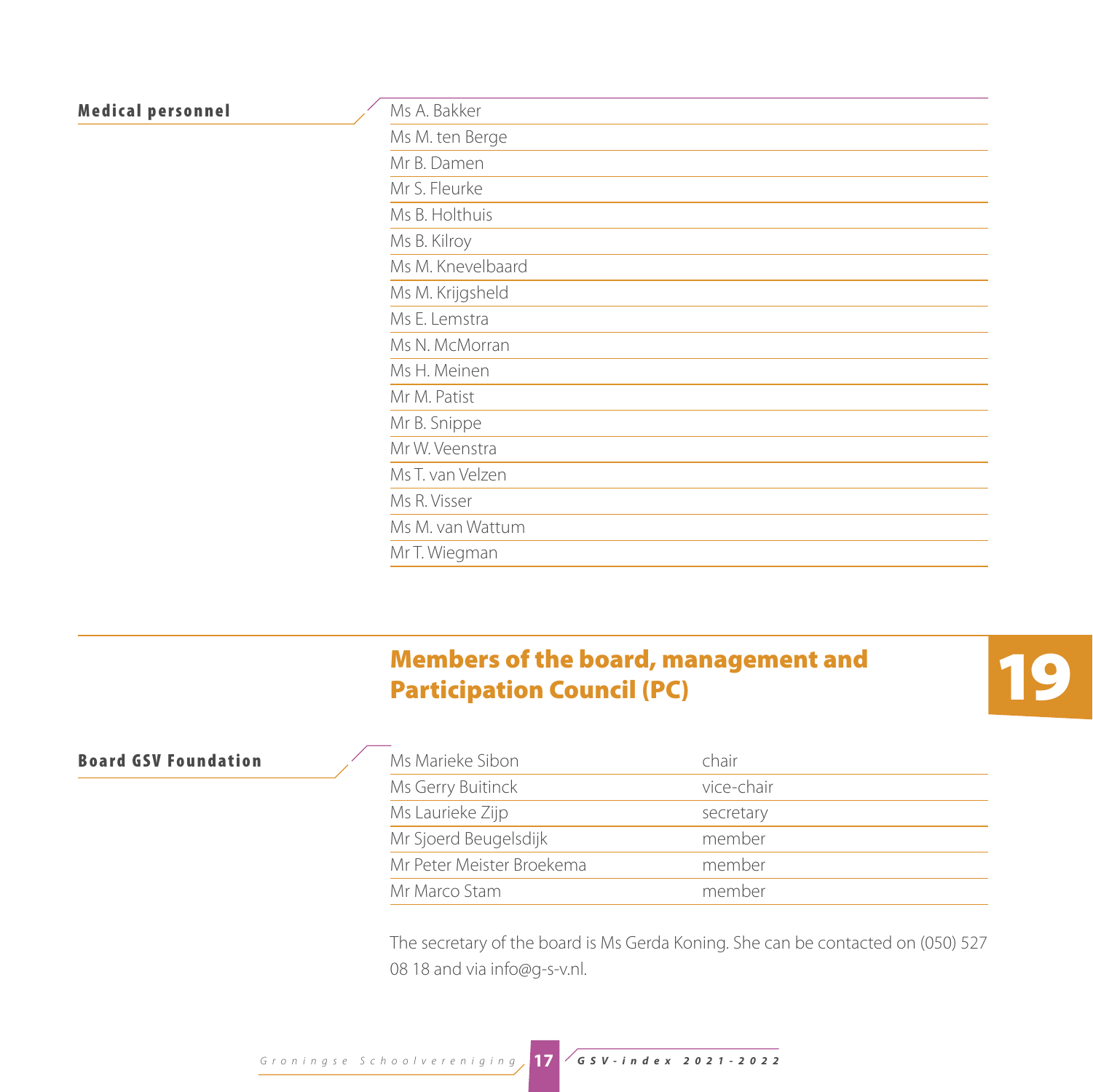Management Management Mr Ton Wiegman T: (050) 527 08 18 E: info@g-s-v.nl

**Participation Council (PC)** The Participation Council is comprised of the following parents and staff:

| Parents:               |        |  |
|------------------------|--------|--|
| Mr Dimitri Dietvorst   | member |  |
| Mr Klaas Ellens        | member |  |
| Mr Fokke van der Molen | member |  |
| Vacancy                |        |  |
|                        |        |  |
| $S$ t a f f :          |        |  |
| Mr Bert Snippe         | chair  |  |
| Mr Wierd Veenstra      | member |  |
| Ms Tessa van Velzen    | member |  |
| Ms Isabelle van de Pol | member |  |
|                        |        |  |



#### Contact

For further information, please see our website: www.g-s-v.nl. On it, you will find a digital version of our school guide and more detailed information about our teaching procedures and policies.

If you have any queries, teachers are available from 8.15-8.30 am and from 3.00-3.15 pm. Should you require more time, please make an appointment with the teacher.

For further inquiries please contact the school: Phone: (050) 527 08 18 E-mail: info@g-s-v.nl Website: www.g-s-v.nl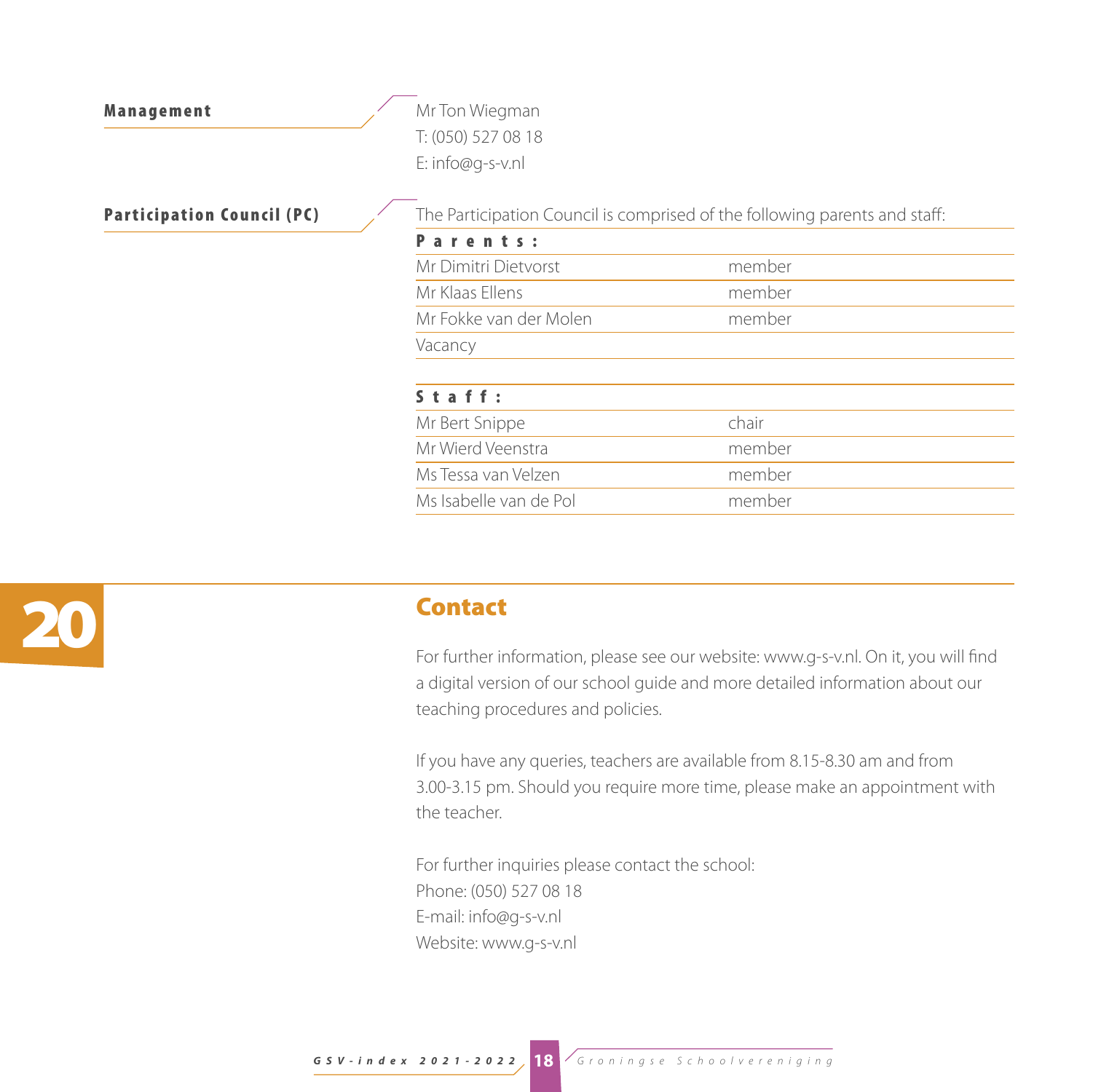#### L ocation Sweelincklaan (main building)

Sweelincklaan 4 9722 JV GRONINGEN

#### Location De Componist

Chopinlaan 2 9722 KE GRONINGEN

#### Location Hora Siccamasingel (HB)

Hora Siccamasingel 206 9721 HW GRONINGEN

#### Location International Primary School (IPS)

Rijksstraatweg 24 9752 AE HAREN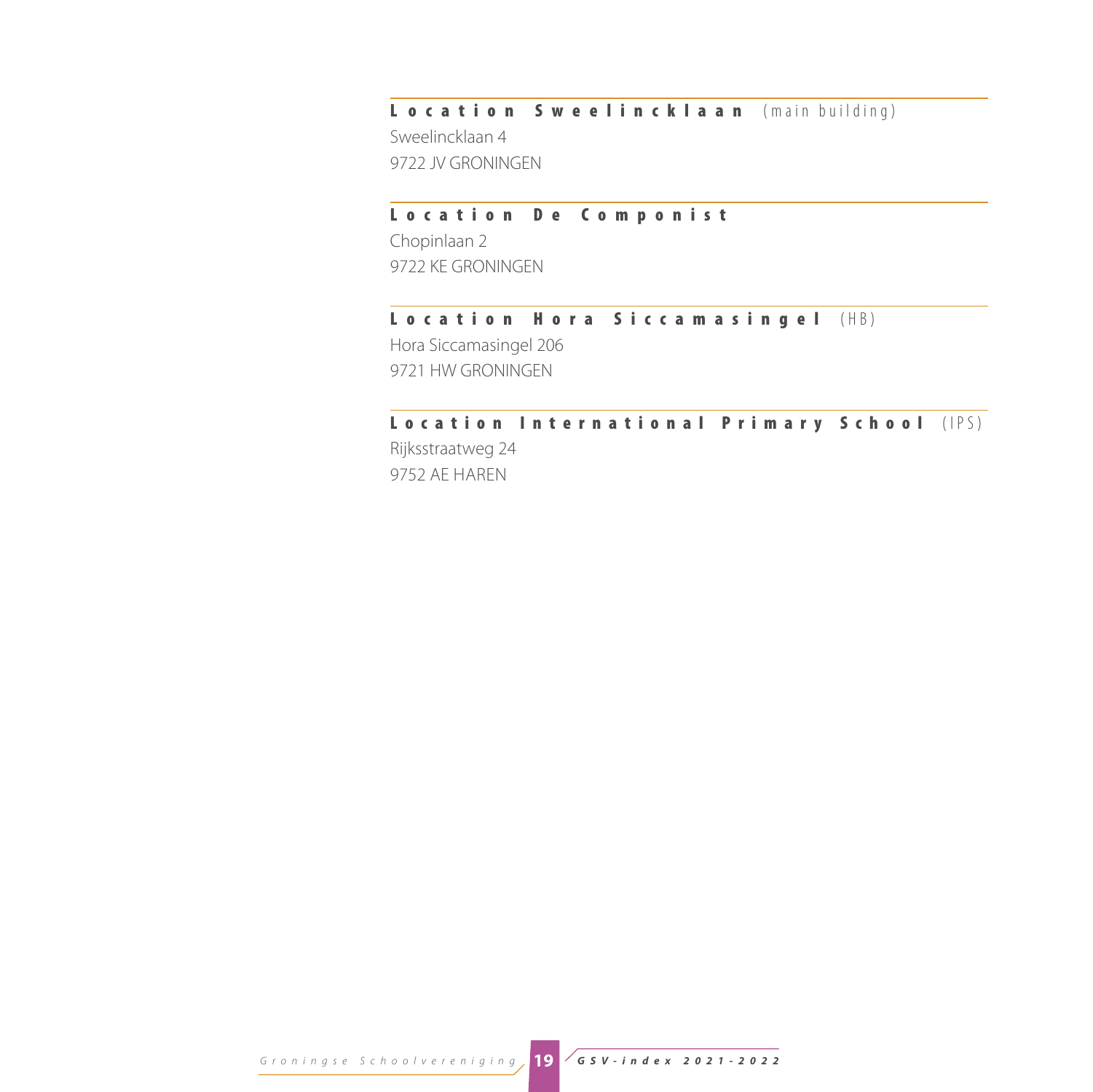| <b>Notes</b> |
|--------------|
|              |
|              |
|              |
|              |
|              |
|              |
|              |
|              |
|              |
|              |
|              |
|              |
|              |
|              |
|              |
|              |
|              |
|              |